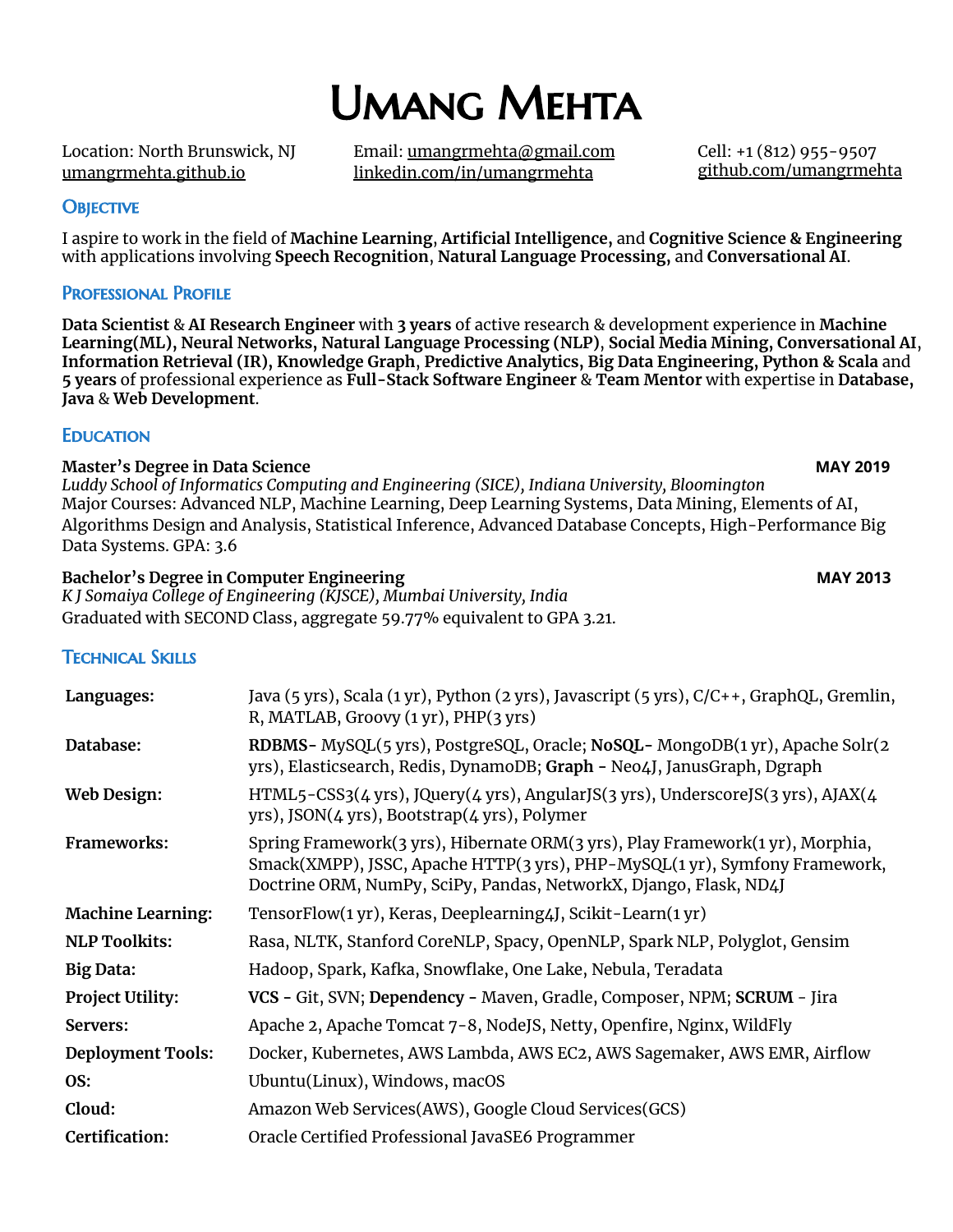### WORK EXPERIENCE

### **Capital One,** Chicago, IL **JAN 2019 - PRESENT**

*Data Engineer*

- Developing Data Processing Pipeline using **Apache Spark** and **Scala** to process Credit Card Requests in batches with joining data from other sources and APIs and make the final output available for Card Embossing Process which will replace the existing mainframe system making the process more efficient by 70%.
- Integrating Streaming Data Pipeline using **Apache Kafka** in various data pipelines.
- Building data pipelines for data transfer and warehousing using **Enterprise File Gateway, Snowflake and Apache Spark** for incoming data from external sources to be used by analytics intents like Anti-Money Laundering and Fraud Detection.
- Building serverless functions using **Python** to spin up a transient **AWS EMR** to run the data pipelines.
- Using **AWS Lambda**, **AWS EMR** AWS **CloudFormation** and **AWS S3** for production deployment.
- Maintaining code and development pipeline using **Git** on **GitHub**.
- Following **SCRUM Agile Development** processes using **Jira.**
- **● Technologies & Tools:** Scala, Java, Apache Spark, Apache Kafka, Git, AWS EC2, AWS EMR, AWS Lambda, AWS S3, AWS CloudFormation, Linux, Spring

## **Hello Nesh Inc.,** Houston, TX **JUNE 2019 - OCT 2019**

*Data Scientist - NLP & AI*

- Implemented **Conversational AI** Assistant backend using **Rasa** framework in **Python** with a pipeline consisting of **Intent Classifier**, **Spacy**, **CRF Entity Extractor**, **POS Tagging** and **Constituent Parsing**.
- Trained and deployed **Deep Learning Neural Network** models with **Dense Neural Networks** and **LSTM** for Text Classification using **TensorFlow**, **Keras** and **SciKit-Learn** through **AWS Sagemaker** in **Python**.
- Built a Question Answer System based on **BERT** in **Python** served using **Flask** on **AWS EC2.**
- Developed a **Knowledge Extraction** pipeline for **100k+** public documents with stages and components involving **Web Scraping** and **HTML Parsing** with **BeautifulSoup**; Semantic Extraction using **Named Entity Recognition(NER)**, **Constituent Parsing** & **Anaphora Resolution** with **Spacy**, **Duckling** and **Conditional Random Fields**; **Topic Modeling** with **TextRazor** and **Gensim** in **Python** deployed through **AWS EC2, AWS DynamoDB** and **AWS S3**.
- Developed a **Knowledge Graph** using **Dgraph** as graph database and **GraphQL** as query language to represent the extracted knowledge with **1M+** entities, deployed on **Linux** using **Docker** and **AWS EC2.**
- Programmed a **Data Access Layer** for Knowledge Graph in **NodeJS** and **Javascript** deployed through **AWS Lambda**.
- Conceptualized and developed PoC of **Diagnostic Analysis and Predictive Analytics** of Oil Well Failure with **Maximum-Likelihood(MLE)** and **Maximum-A-Priori(MAP)** estimations and **Expectation-Maximization(EM) Algorithm** with basic **feature engineering** using **NumPy, SciPy, Pandas** and **SciKit-Learn** in **Python**.
- Maintained code and development pipeline using **Git** on **Bitbucket**.
- Followed **SCRUM Agile Development** processes using **Jira.**
- **● Technologies & Tools:** Python, Java, Rasa, TensorFlow, Keras, SciKit-Learn, BERT, Stanford CoreNLP, Spacy, TextRazor, Gensim, Dash by Plotly, NumPy, SciPy, Pandas, Flask, Dgraph, Docker, Kubernetes, Nginx, Git, AWS EC2, AWS S3, AWS RDS, AWS Lambda, AWS Sagemaker, AWS DynamoDB, Gremlin, JanusGraph, Linux, Javascript, NodeJS

## **Kelley School of Business,** Bloomington, IN **JUNE 2018 - MAY 2019**

*Graduate Research Assistant under Prof. Matthew Josefy*

- Worked under Prof. Matthew Josefy utilizing **ML** & **NLP** for research on Strategy & Entrepreneurship.
- Researched and implemented NLP methods to extract relevant information from **50k+** SEC Filings.
- Developed **predictive models** to analyze the business model and board leadership structure of companies and used them for **diagnostic analysis** as well.
- Built Text Classifiers using NLTK & SciKit-Learn with 90% accuracy measured with 10-Fold Cross Validation.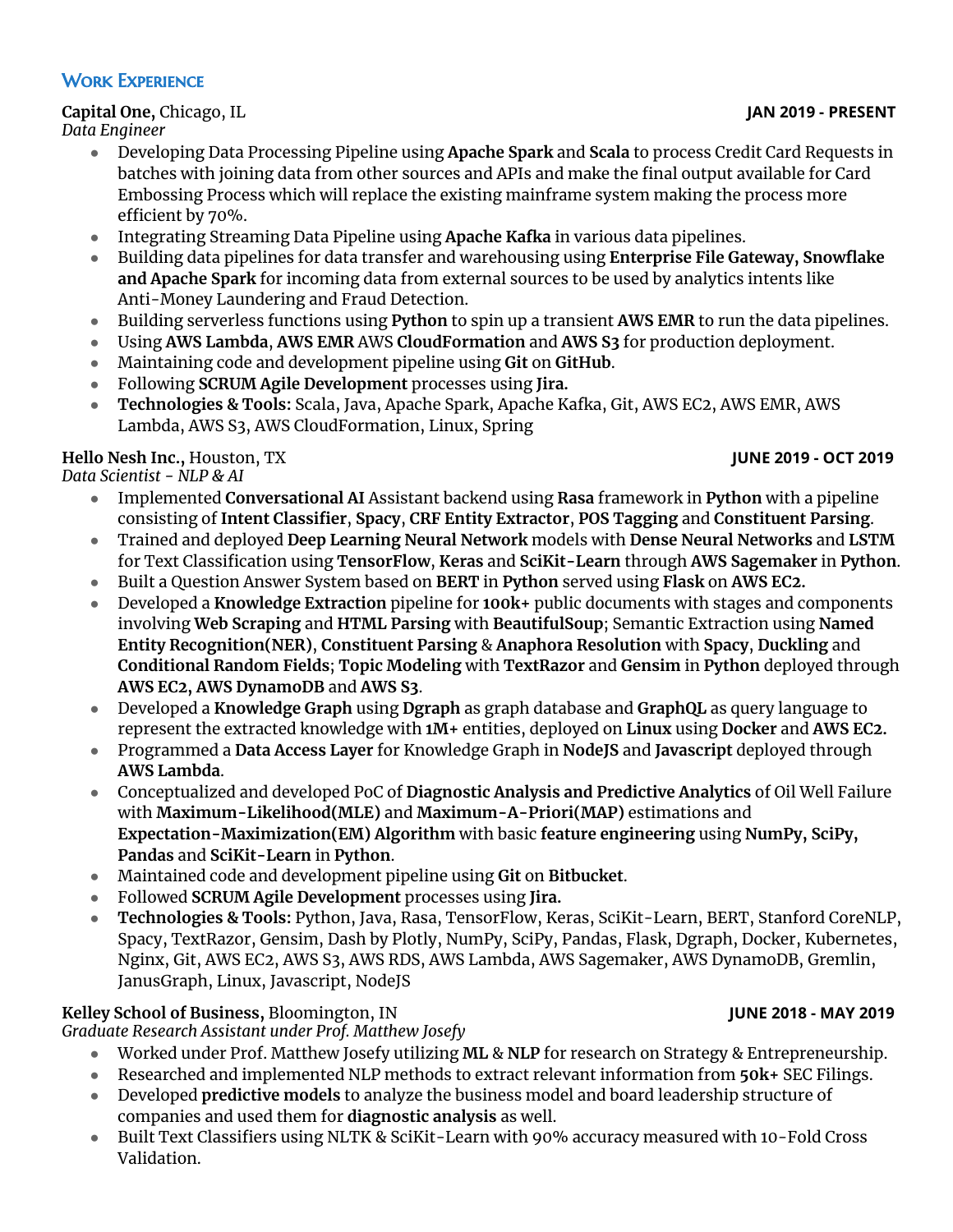- Built ML models using **NumPy**, **Pandas** and **SciKit-Learn** in **Python**.
- Implemented **Semantic Extraction** with **NER** using **Stanford CoreNLP** and **Spacy** in **Java** and **Python**.
- Integrated a download and parsing pipeline for SEC Filings using **BeautifulSoup** in **Python**.
- Maintained code and development pipeline using **Git** on **GitHub**.
- Deployed the projects on an on-premise **Windows** system.
- **● Technologies & Tools:** Python, Java, NumPy, SciKit-Learn, Pandas, Stanford CoreNLP, Spacy, Git, TensorFlow, Keras, BeautifulSoup, Windows

# **AriaData Inc.(Aridat),** Bloomington, IN **FEB 2018 - MAY 2019**

*Chief NLP Research Engineer (Unpaid Position)*

- Built an analytics engine to determine the critical reception of an artist's work based on chatter on social media.
- Lead and advised on the research and implementations of advanced NLP methods to improve the efficiency of Sentiment Classifier and add new functionality to improvise analytics provided to artists.
- Developed a **Data Preprocessing** and **Feature Engineering** module using **NLTK** with steps involving **POS Tagging**, **Stop Words Removal**, **Stemming** and **Lemmatization**, **Negation Handling**, **N-gram** and **Sentiment Scores** using **Afinn** and **TextBlob**.
- Built Sentiment Classifier using an **ensemble** of **Naїve Bayes** and **Multiclass Logistic Regression** to classify tweets from artists as +1, 0 and -1 and implemented metrics to analyze sentiment distribution over different demographics.
- Deployed the project on an on-premise **Linux** system.
- **● Technologies & Tools:** Python, Java, Numpy, Scikit-Learn, Pandas, Stanford CoreNLP, NLTK, Afinn, TextBlob, MongoDB, Git, Matplotlib, Plotly, TensorFlow, Keras, Linux

# **Vitruvian Technologies Pvt. Ltd.(VTPL),** Mumbai, India **JUNE 2014 - JULY 2017**

*Senior Developer & Team Mentor*

- Developed functionalities for **web-based ERP** and **CRM** systems in the domain of **Real Estate**.
- Collaborated in a team of 12 for project development including **Object Oriented Programming** using **Spring** in **Java** & **Groovy** and **Reactive Programming** using **Play** in **Scala**
- Handled **Data Structure** & **Database Design** in **Java, Hibernate** & **MySQL**
- Designed and developed **Web Applications** with **HTML 5, CSS 3, Javascript, Jquery, AngularJS, UnderscoreJS, Spring MVC** in **Java** & **Laravel** in **PHP**
- Built **Full-Text Search** functionalities with **Apache Solr** and **ElasticSearch**
- Developed a routing software to redirect users to different tenant clusters based on the user logging in through a central login page using **Java**.
- Deployed projects using **AWS EC2, AWS S3, AWS RDS, AWS Route53, AWS Cloud CDN** and **Linux**
- Used **Git** and **SVN** as version control systems for different projects
- Lead, trained and mentored a sub-team of 5 throughout the development of the projects
- Contributed to the Core Framework, proprietarily used by the firm for project development.
- **Technologies & Tools:** Java, Scala, Groovy, Spring Framework, Hibernate ORM, MySQL, Apache Solr, ElasticSearch, HTML 5, CSS 3, Javascript, AngularJS, UnderscoreJS, Bootstrap, AJAX, Jquery, PHP, Laravel Framework, Play Framework, Git, SVN, AWS EC2, AWS S3, AWS RDS, AWS Route53, AWS Cloud CDN, Linux

## **Algonation,** Mumbai, India **JUNE 2013 - MAY 2014**

*Co-founder, Developer*

- Developed websites, web portals and mobile apps using **HTML 5, CSS 3, Bootstrap, Javascript, AJAX, Jquery, PHP** and **MySQL** for small and medium scale enterprises.
- Built IM Chat Apps using **Java, XMPP, Smack** and **Openfire** on **Android OS.**
- Built server software for TCP Layer Protocols customized for cloud-based industrial requirements with **Java, Netty, RabbitMQ** and **MySQL** deployed on **Linux** using **Google Cloud Services.**
- Developed standalone and distributed software for some stages of manufacturing production lines using **Java** and **JavaFX** for **Windows**.
- Mentored and trained groups of 3-4 undergraduate interns for developing industry level projects.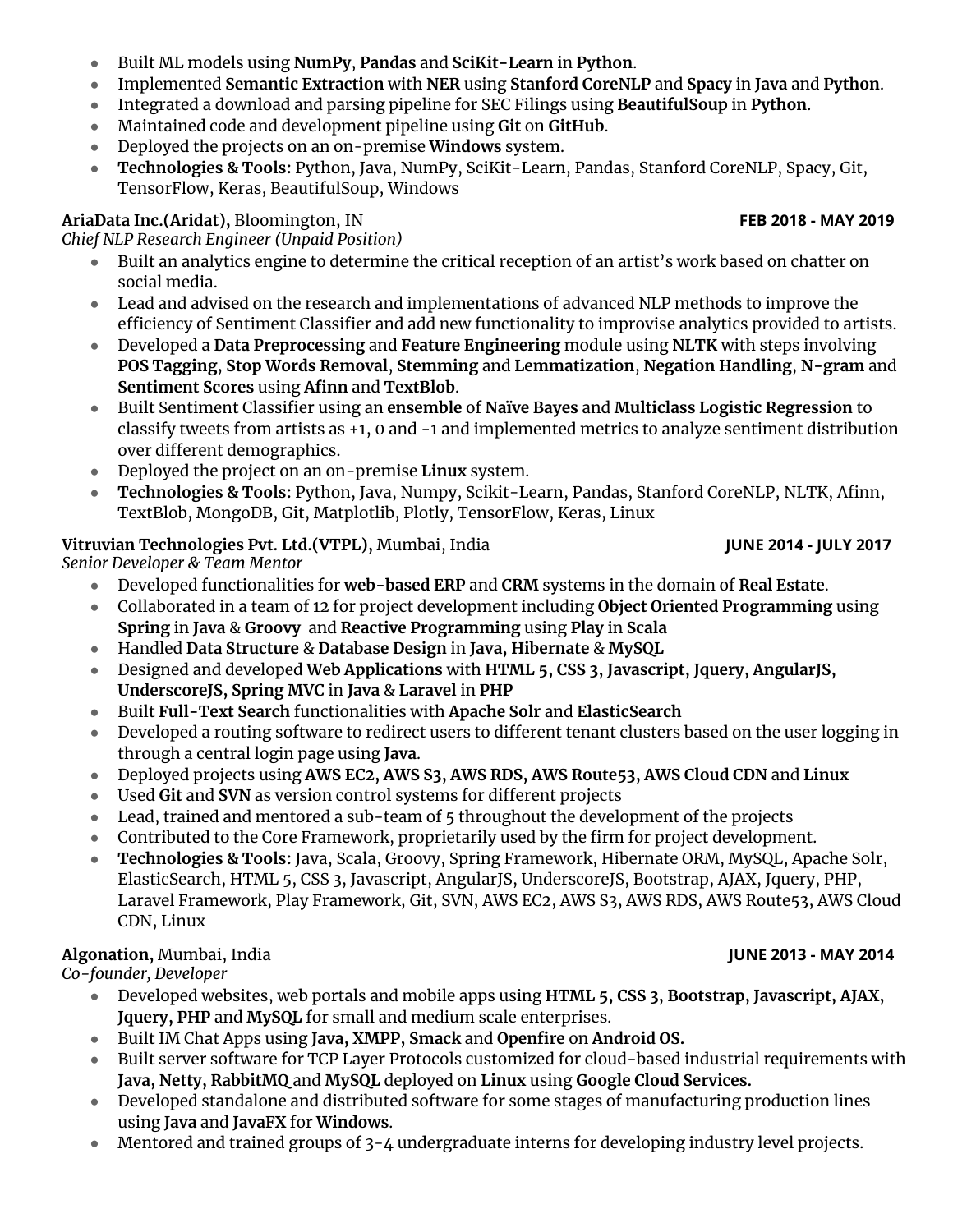● **Technologies & Tools:** Java, PHP, HTML 5, CSS 3, Bootstrap, Javascript, AJAX, Jquery, PHP, RabbitMQ, Netty, JavaFX, Openfire, Smack, XMPP, MySQL, Linux, Windows, Google Cloud Services

**Research Innovation Incubation Design Laboratory (Riidl),** Mumbai, India **JUNE 2012 - MAY 2013** *Software Engineer Intern*

- Developed a web-based ERP application for educational institutes using **HTML, CSS, Bootstrap, Javascript, PHP**.
- Designed the **data structures** & **schema** and managed the database transactions using **MySQL**
- Built mobile App for the ERP using **Android SDK** for **Android** phones and **Java ME** for feature phones
- Deployed the ERP on a hosting service using cPanel.
- **Technologies & Tools:** Java, PHP, HTML, CSS, Bootstrap, Javascript, PHP, MySQL, Java ME, Android SDK, cPanel

# **ACADEMIC PROJECTS**

**Neural Conversation Model** — *Seq2Seq Learning using LSTM/RNN* **AUG 2018 - DEC 2018**

- Built a Proof of Concept(PoC) for Sequence-to-Sequence (Seq2Seq) Learning for a Neural Conversation Model with Long Short-Term Memory (LSTM) and Recurrent Neural Networks (RNN) using Deeplearning4J (DL4J) library.
- Trained Model on Cornell Movie-Dialog Corpus.
- Experimented with High-Performance Computing (HPC) optimization options in DL4J.
- Experimented with Big Data System coupling with DL4J for Hadoop and Spark.
- **Technologies & Tools**: Java, DL4J, ND4J, Hadoop, Spark, Intel DAAL, Git, Linux

# **OpenIE** — *Open-Domain Information Extraction* **MAY 2018 - PRESENT**

- Worked for a research project under computational linguistics faculty at IU Prof. Damir Cavar for processing unstructured text to extract data, knowledge, entities and relations.
- Enabling semantic search with concept abstraction and linking concepts to concepts in large knowledge graphs like YAGO, DBPedia and Microsoft Concept Graph.
- **Technologies & Tools**: Python, Java, Numpy, Scikit-Learn, Pandas, Stanford CoreNLP, Spacy, OpenNLP, NLTK, Neo4J, Django, Git, WildFly, Linux

# **Speech Prosody and Pragmatics** — *Detecting Prosody and Pragmatics of spoken language* **MAY 2018 - PRESENT**

- Working under computational linguistics faculty at IU Prof. Damir Cavar for this research project focusing on prosody, intonation contour detection, focus and stress pattern analysis for the processing of semantic and pragmatic aspects of spoken language.
- **Technologies & Tools:** Python, Java, Numpy, Scikit-Learn, Pandas, Google Cloud Speech API, Git

# **Image Orientation** — *Classifier using Neural Network and Adaboost* **DEC 2017**

- Developed a Multi-Layer Feed-Forward Neural Network and an AdaBoost classifier in collaboration with 2 people to identify the orientation of an image.
- Achieved accuracy of over 71% in Neural Network and over 67% in Adaboost on a test set of 1000 images trained on a corpus of over 36000 images.
- **Technologies & Tools:** Python, Numpy, Pandas, Git, Linux

# **Part of Speech** — *Tagging using Hidden Markov Model* **NOV 2017**

- Developed a program in collaboration with 2 people to identify parts of speech for English words in a sentence using Hidden Markov Model and Viterbi Algorithm.
- Achieved a word accuracy of over 95% and sentence accuracy of over 54% on a test set of 2000 sentences consisting of over 29000 words trained on a corpus of over 44000 sentences.
- **Technologies & Tools:** Python, Numpy, Pandas, Git, Linux

# **Pichu** — *Simplified Version of Chess* **OCT 2017**

- Collaborated in a group of 3 people to develop a program in Python using the Minimax Algorithm to recommend a chess move for a given board state.
- Used Object Oriented Programming in Python to maintain the game states.
- **Technologies & Tools:** Python, Git, Linux